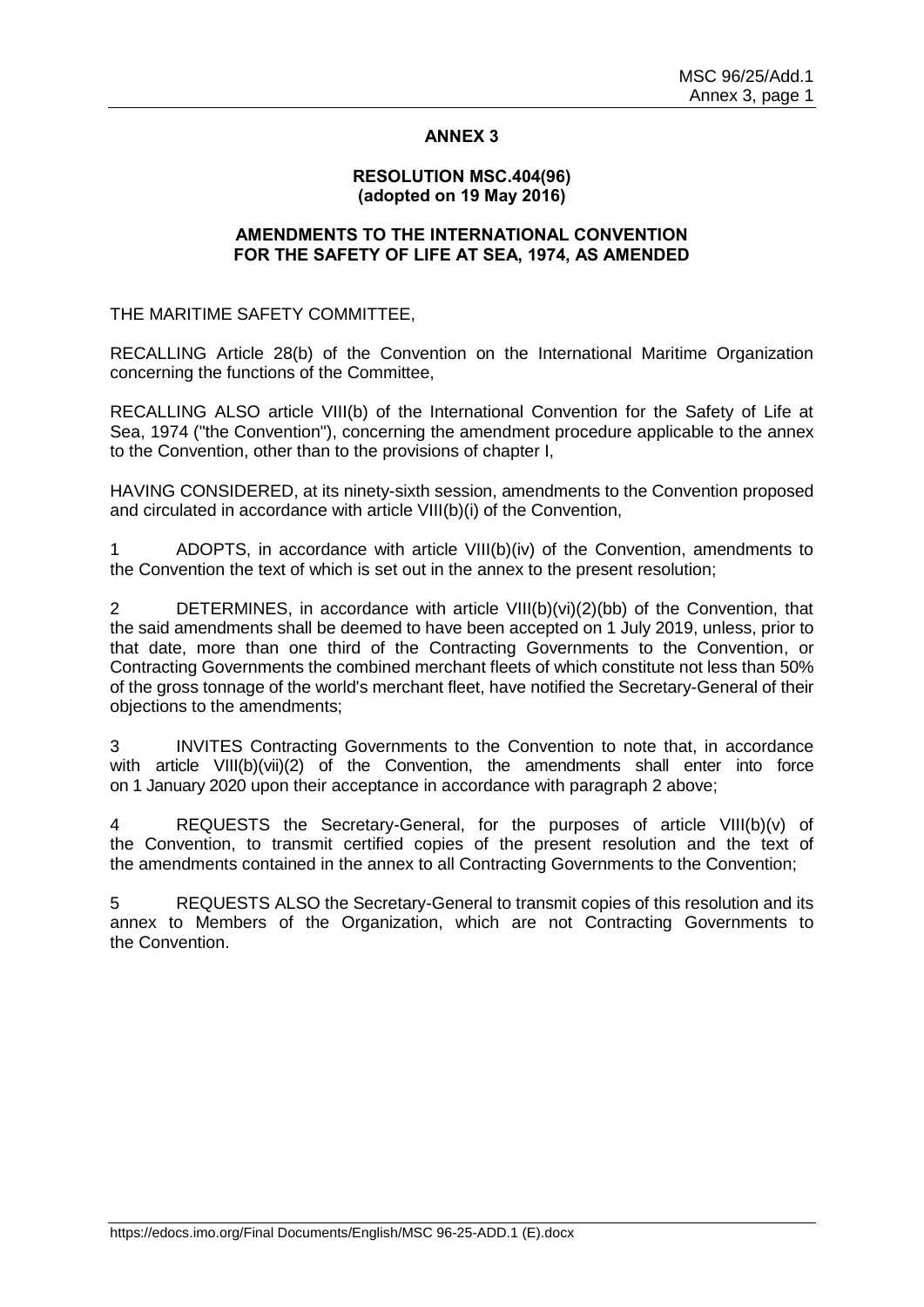### ANNEX

### **AMENDMENTS TO THE INTERNATIONAL CONVENTION FOR THE SAFETY OF LIFE AT SEA, 1974, AS AMENDED**

## **CHAPTER II-2 CONSTRUCTION – FIRE PROTECTION, FIRE DETECTION AND FIRE EXTINCTION**

### **PART A GENERAL**

### **Regulation 3 – Definitions**

1 The following new paragraphs are added after the existing paragraph 56:

"57 *Helicopter landing area* is an area on a ship designated for occasional or emergency landing of helicopters but not designed for routine helicopter operations.

58 *Winching area* is a pick-up area provided for the transfer by helicopter of personnel or stores to or from the ship, while the helicopter hovers above the deck.

# **PART D ESCAPE**

#### **Regulation 13 – Means of escape**

- 1 The footnote to the title of paragraph 3.2 is deleted.
- 2 The following new paragraphs are added after the existing paragraph 3.2.6.2:
	- "3.2.7 *Evacuation analysis for passenger ships*\*

3.2.7.1 Escape routes shall be evaluated by an evacuation analysis early in the design process. This analysis shall apply to:

- .1 ro-ro passenger ships constructed on or after 1 July 1999; and
- .2 other passenger ships constructed on or after 1 January 2020 carrying more than 36 passengers.

3.2.7.2 The analysis shall be used to identify and eliminate, as far as practicable, congestion which may develop during an abandonment, due to normal movement of passengers and crew along escape routes, including the possibility that crew may need to move along these routes in a direction opposite to the movement of passengers. In addition, the analysis shall be used to demonstrate that escape arrangements are sufficiently flexible to provide for the possibility that certain escape routes, assembly stations, embarkation stations or survival craft may not be available as a result of a casualty.

\_\_\_\_\_\_\_\_\_\_\_\_\_\_

\*

Refer to the *Revised Guidelines on evacuation analyses for new and existing passenger ships* (MSC.1/Circ.1533), as may be amended."

<sup>3</sup> Paragraph 7.4 is deleted.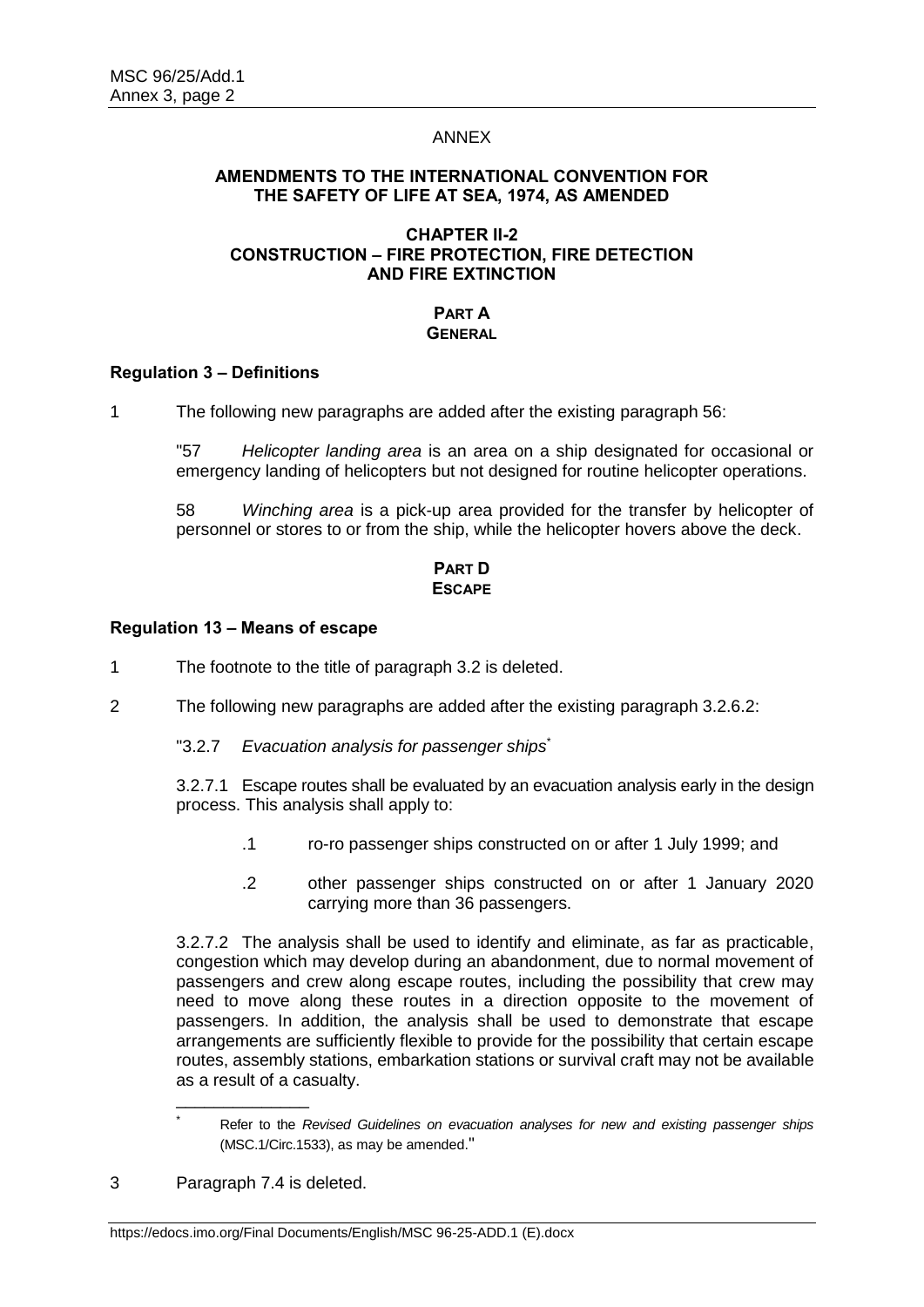#### **PART G SPECIAL REQUIREMENTS**

# **Regulation 18 – Helicopter facilities**

4 A new paragraph 2.3 is added after the existing paragraph 2.2, as follows:

"2.3 Notwithstanding the requirements of paragraph 2.2 above, ships constructed on or after 1 January 2020, having a helicopter landing area, shall be provided with foam firefighting appliances which comply with the relevant provisions of chapter 17 of the Fire Safety Systems Code."

and the subsequent paragraphs are renumbered accordingly.

5 The renumbered paragraph 2.4 is replaced with the following text:

"2.4 Notwithstanding the requirements of paragraph 2.2 or 2.3 above, ro-ro passenger ships without helidecks shall comply with regulation III/28."

6 A new paragraph 5.1.6 is added after the existing paragraph 5.1.5 as follows:

".6 in lieu of the requirements of paragraphs 5.1.3 through 5.1.5, on ships constructed on or after 1 January 2020 having a helideck, foam firefighting appliances which comply with the provisions of the Fire Safety Systems Code."

and the remaining paragraphs are renumbered accordingly.

### **CHAPTER III LIFE-SAVING APPLIANCES AND ARRANGEMENTS**

#### **PART A GENERAL**

#### **Regulation 3 – Definitions**

7 The following new paragraph 25 is added after the existing paragraph 24:

"25 *Requirements for maintenance, thorough examination, operational testing, overhaul and repair* means the Requirements for maintenance, thorough examination, operational testing, overhaul and repair of lifeboats and rescue boats, launching appliances and release gear, adopted by the Maritime Safety Committee of the Organization by resolution MSC.402(96), as may be amended by the Organization, provided that such amendments are adopted, brought into force and take effect in accordance with the provisions of article VIII of the present Convention concerning the amendment procedures applicable to the annex other than chapter I."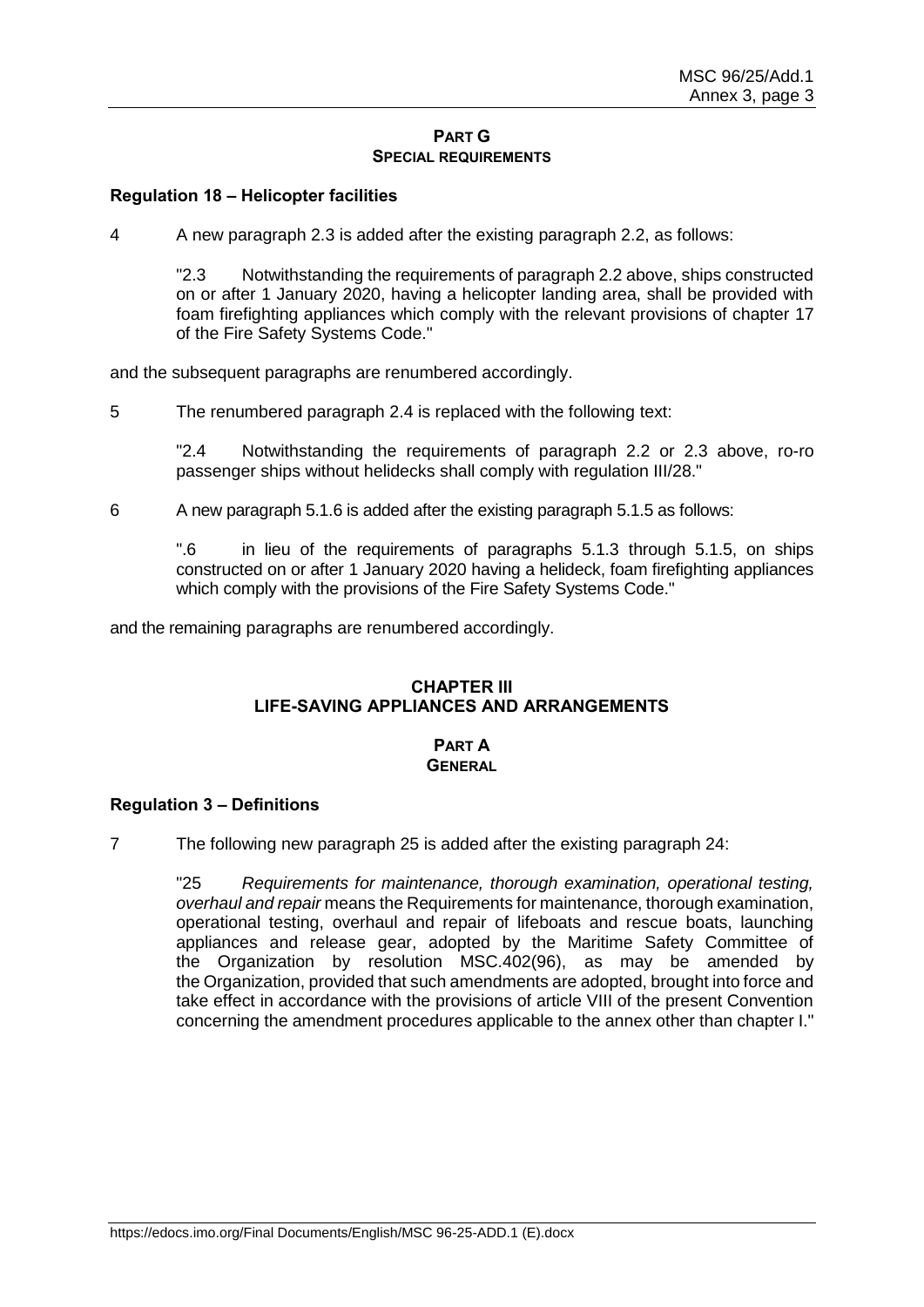# **PAPT B REQUIREMENTS FOR SHIPS AND LIFE-SAVING APPLIANCES**

# **Regulation 20 – Operational readiness, maintenance and inspections**

- 8 The existing paragraph 3.1 is replaced with the following text:
	- "3.1 Maintenance, testing and inspections of life-saving appliances shall be carried out in a manner having due regard to ensuring reliability of such appliances."
- 9 The existing paragraph 11 is replaced with the following text:

# "**11 Maintenance, thorough examination, operational testing, overhaul and repair of lifeboats, rescue boats and fast rescue boats, launching appliances and release gear**

- 11.1 Launching appliances shall be:
	- .1 subject to a thorough examination at the annual surveys required by regulations I/7 or I/8, as applicable; and
	- .2 upon completion of the examination referred to in paragraph 11.1.1, subjected to a dynamic test of the winch brake at maximum lowering speed. The load to be applied shall be the mass of the survival craft or rescue boat without persons on board, except that, at intervals of at least once every five years, the test shall be carried out with a proof load equal to 1.1 times the weight of the survival craft or rescue boat and its full complement of persons and equipment.
- 11.2 Lifeboat and rescue boat release gear, including fast rescue boat release gear and free-fall lifeboat release systems, shall be:
	- .1 subject to a thorough examination and operational test during the annual surveys required by regulations I/7 and I/8;
	- .2 in case of on-load release gear, operationally tested under a load of 1.1 times the total mass of the boat when loaded with its full complement of persons and equipment whenever the release gear is overhauled. Such overhauling and operational test shall be carried out at least once every five years;<sup>\*</sup> and
	- .3 notwithstanding paragraph 11.2.2, the operational testing of free-fall lifeboat release systems shall be performed either by free fall launch with only the operating crew on board or by a test without launching the lifeboat carried out based on Requirements for maintenance, thorough examination, operational testing, overhaul and repair.

\_\_\_\_\_\_\_\_\_\_\_\_\_\_\_\_\_\_\_\_

<sup>\*</sup> Refer to *Recommendation on testing of life-saving appliances* (resolution A.689(17)), as amended. For life-saving appliances installed on board on or after 1 July 1999, refer to *Revised Recommendations on testing of life-saving appliances* (resolution MSC.81(70)), as amended.